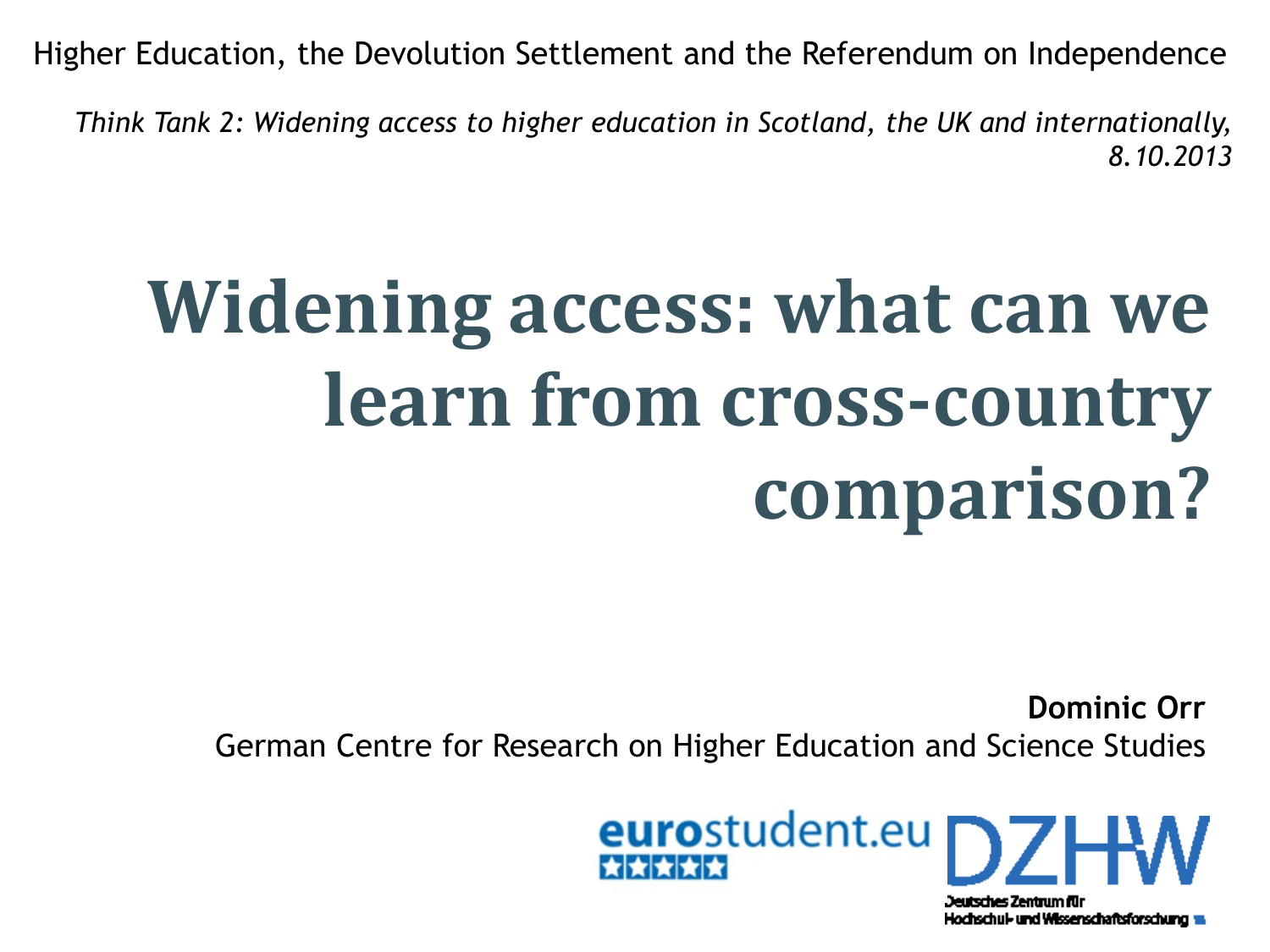#### **Contents**

**1) Routes through an education system – a maze, but which one and for whom?**

**2) Schematic structure of routes into higher education**

- **3) Transition between school and HE: time delay**
- **4) Cross-European project Peer Learning for the Social Dim.**
- **5) Questions for debate**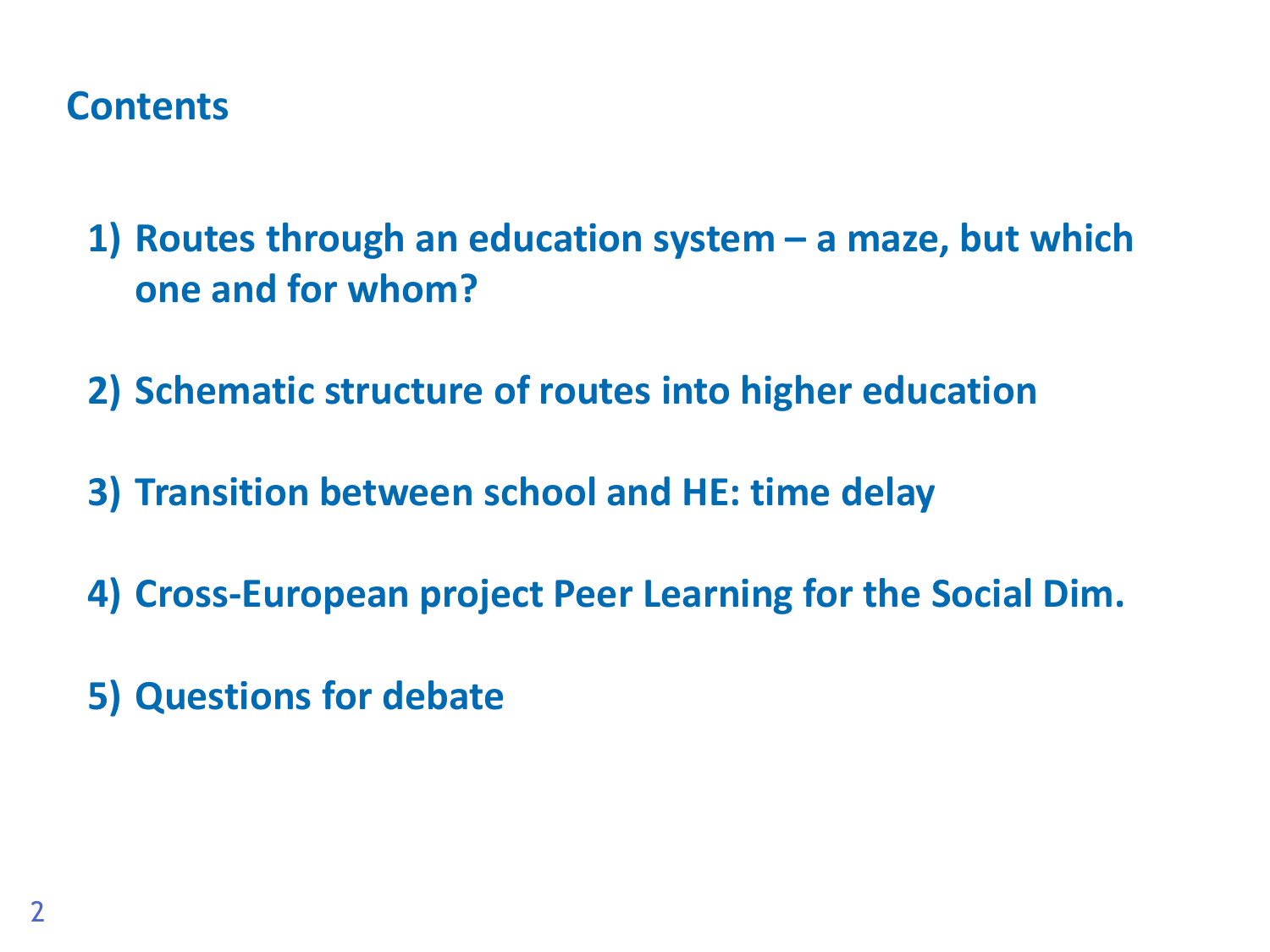## **1) Routes through an education system – a maze, but which one and for whom?**



- 1 access route
- various stages through orderly structure
- 1 goal
- 1 access route, also erroneous routes
- various stages through disorderly structure
- 1 1st goal, then progress to further/higher goals
- 2 access routes
- various stages through structure
- 4 goals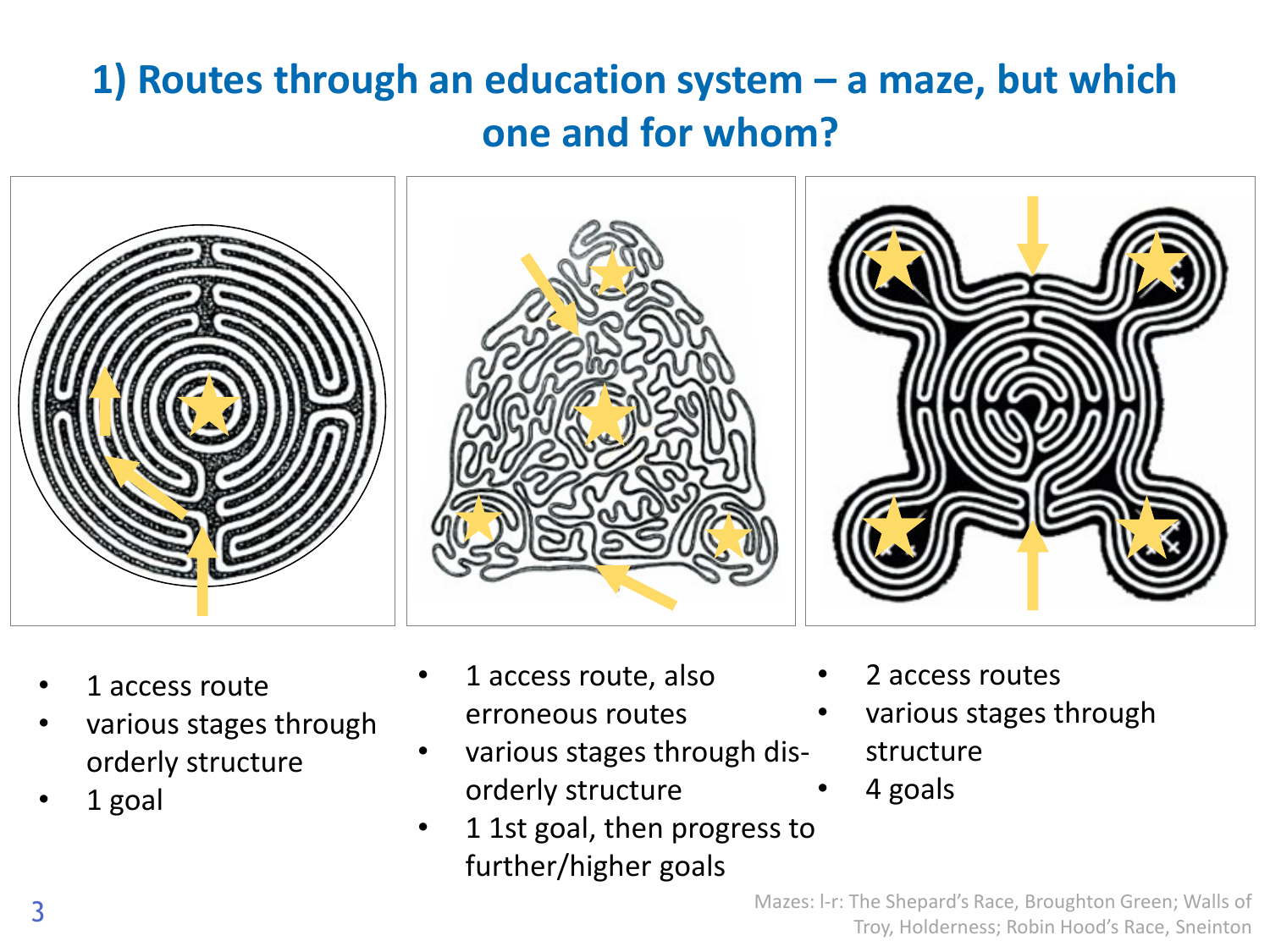#### **2) Schematic structure of routes into higher education**

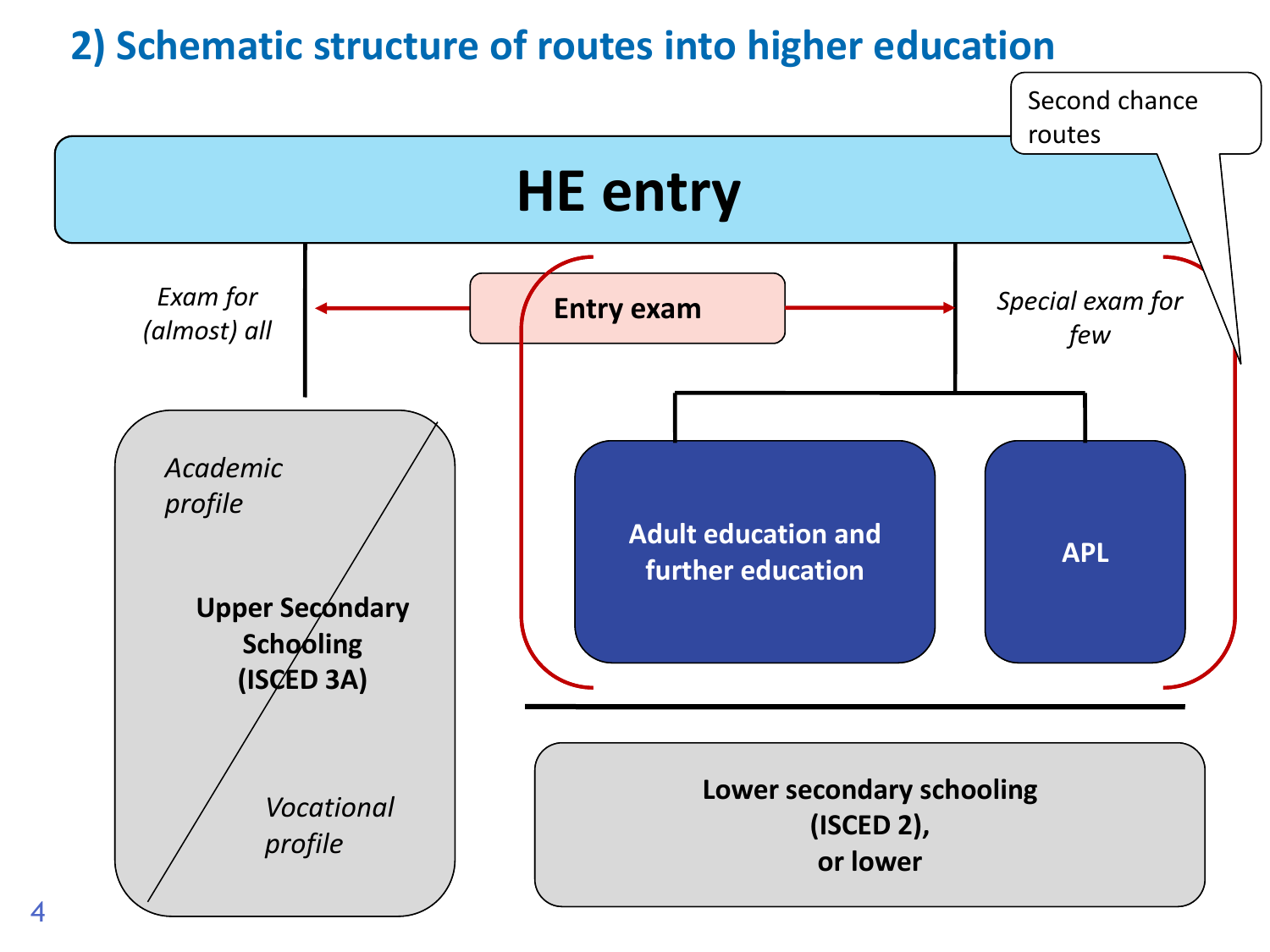## **3) Transition between school and HE: time delay**



EUROSTUDENT Question(s): 2.3 When did you get the qualification…? 2.4 When did you enter HE for the first time…?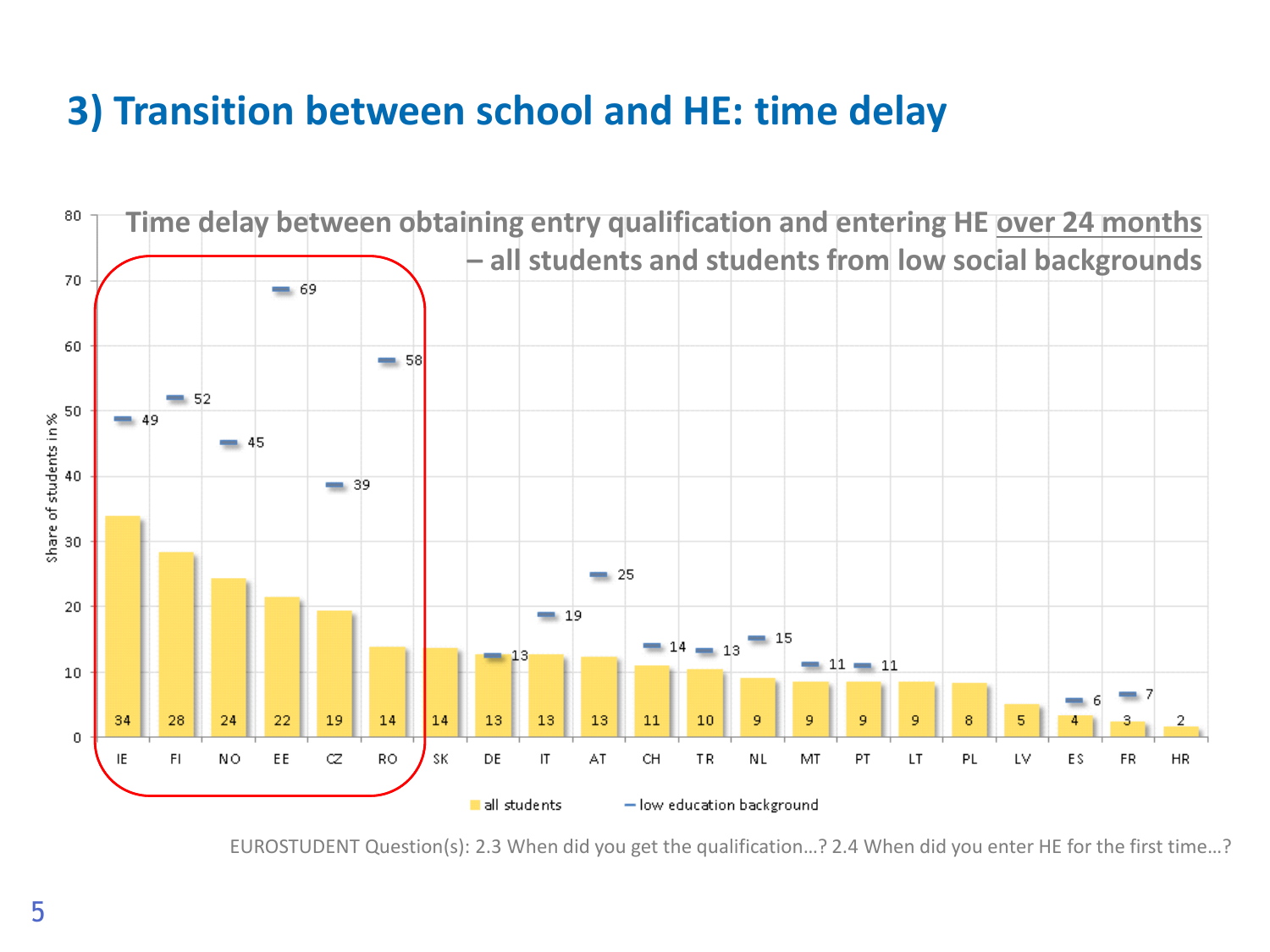## **4) What is being done by HEIs and policy-makers in different countries (and what can we learn)?**



PL4SD

peer learning for the social dimension